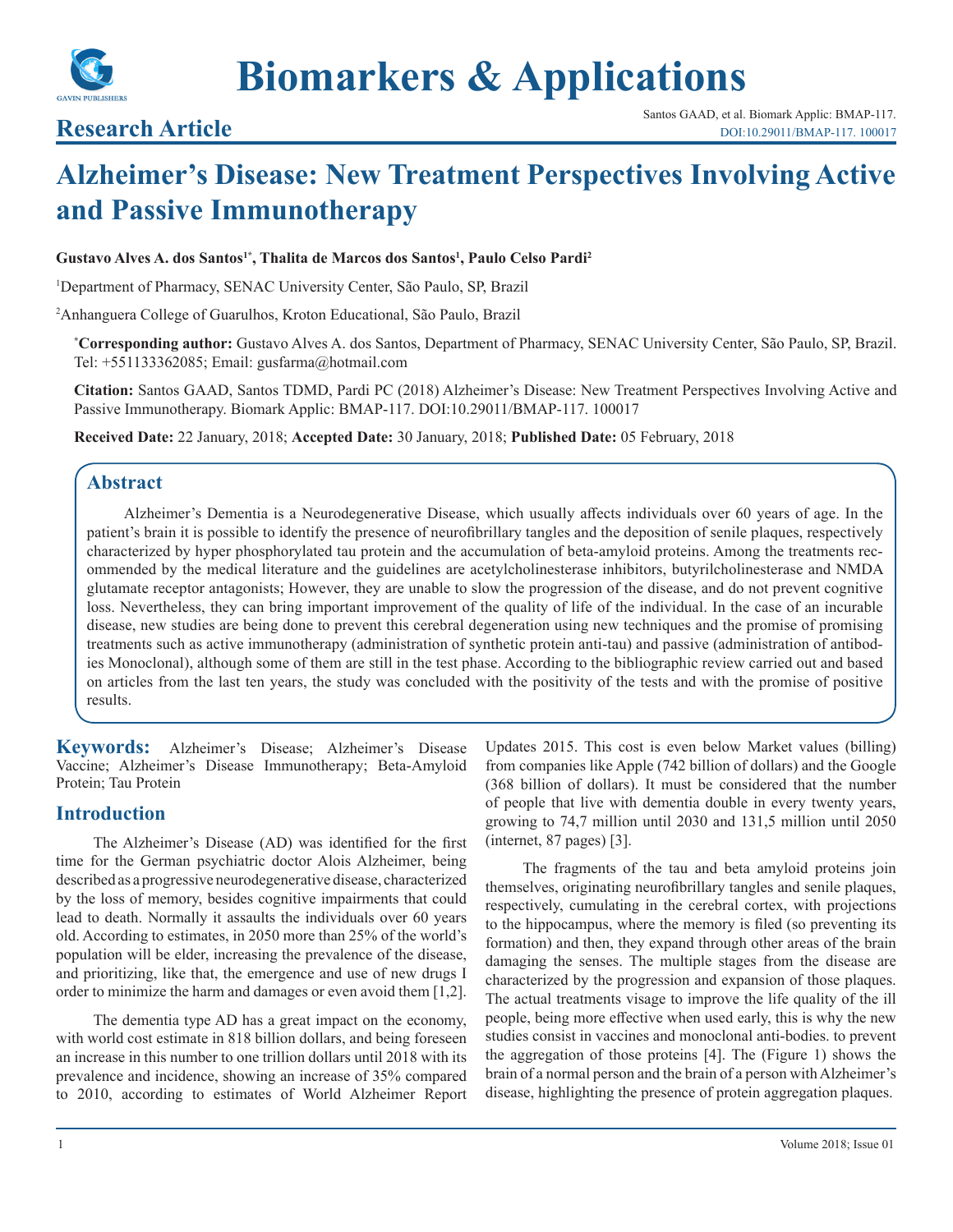**Citation:** Santos GAAD, Santos TDMD, Pardi PC (2018) Alzheimer's Disease: New Treatment Perspectives Involving Active and Passive Immunotherapy. Biomark Applic: BMAP-117. DOI:10.29011/BMAP-117. 100017



**Figure 1:** Images of patients with and without AD [5]. Source: Adapted from ALCALDE, 2014.

This article pursuit to identify the main researches in progress that will produce the new therapeutic alternatives to the Alzheimer's Disease, before the difficulties that the drugs used nowadays already present. It highlights the importance of the immunotherapy as a promisor treatment.

# **Methods and Materials**

It is a study based on the literature review, conducted in the period between January and July 2017 and that had as its source of research the bases PubMed and Science direct. We considered the articles published in the last ten years and the keywords used in the search were: Alzheimer's Disease, Alzheimer's Disease Vaccine, Alzheimer's Disease Immunotherapy, Tau Protein, Beta-Amyloid Protein.

#### **Physiopathology from The Alzheimer's Disease**

Histopathological the AD is characterized by the formation and deposit of extracellular senile plaques, constituted of insoluble fragments of beta-amyloid peptide (Aβ) and of neurofibrillary intracellular tangles of the TAU protein hyper phosphorylated, followed by the significant loss of cholinergic neurons and neurotransmitters, just like the inflammatory process on the neuronal tissue. The loss of the balance between kinases and phosphatases substantially contribute to the aggregation of the TAU protein, just like post-translational modifications affect this balance. Oxidative stress, cleavage, glycation, nitration and polyamidation contribute to the formation of the neurofibrillary plaques. The main neurotransmitter evolved is the Acetylcholine (ACh), and its deficiency. The cholinergic hypothesis bases itself in the purpose of inhibiting the activities of the Acetylcholinesterase (AChE, enzyme responsible for the cleavage of ACh), increasing the levels of this neurotransmitter. The disease can evolve in three symptomatic manners: firstly, lapses of memory, after, the

patient can present hallucinations and violent behave, and lastly total dependence on familiars, becoming uncapable of realizing essential activities like feeding and dressing yourself [6,7]. The (Figure 2) shows the stages of the disease's evolution.

| 1.                                           | Dominant and non-dominant forms of Alzheimer's disease.                                                       |  |  |  |
|----------------------------------------------|---------------------------------------------------------------------------------------------------------------|--|--|--|
| 2.                                           | Mutations of amyloid beta genes                                                                               |  |  |  |
| $\overline{3}$ .                             | Relative increase in amyloid production throughout life                                                       |  |  |  |
| $\overline{4}$ .                             | Oligomerization after beta amyloid accumulation                                                               |  |  |  |
| 5.                                           | Effects of oligomerization on synapse efficacy                                                                |  |  |  |
| 6.                                           | Formation of diffuse plaques                                                                                  |  |  |  |
| 7.                                           | Alteration of the activity of kinases and phosphatases                                                        |  |  |  |
| 8.                                           | Generalized synaptic and neuronal dysfunction and neuronal<br>loss with generalized neurotransmitter deficits |  |  |  |
| Dementia                                     |                                                                                                               |  |  |  |
| Source: Adapted from SELKOE and HARDY, 2016. |                                                                                                               |  |  |  |

**Figure 2:** stages of the Alzheimer's disease evolution [8].

The Apolipo protein E (ApoE) is one of the main proteins that takes part in the human plasma, and from the lipoproteins of very low density (VLDL) and High Density (HDL), being involved so in the absorption, transport and redistribution of triglycerides and cholesterol by the tissues. It is also responsible for the damages reparation to the neurons. The ApoE is present in brain amyloid plaques, promoting the fibrinogenesis of the b-amyloid peptide and connecting itself to the TAU protein, decreasing its phosphorylation. There are some variables and/or mutations of the E4 gene (found in the 21 chromosome) that codifies this protein correlating the cholesterol with the AD. Patients with this dementia have significant elevated levels from the ApoE gene, increasing the affinity of this protein and the b-amyloid, facilitating like that its deposit and accumulate. The presence of the two alleles of this type of variation can decrease the instauration of the disease. The most recent technique, besides extremely sensitive to detection and quantification of the TAU protein in the plasma is called digital Elisa of unique molecule [9].

#### **Actual Pharmacologic Treatment**

The drugs most used to increase the life quality and retard the evolution from the disease are the inhibitors of the Acetylcholinesterase (AChE), Butyrylcholinesterase (BuChE) and the memantine, an antagonist of the glutamate receptors. The anticholinergics (IChE) are the most used, aiming to increase the concentration of the acetylcholine through the inhibition of the catalytic enzymes acetylcholinesterase and Butyrylcholinesterase. They are represented by the drugs: Galantamine, Donepezil and Rivastigmine. The Galantamine and Donepezil reversely inhibit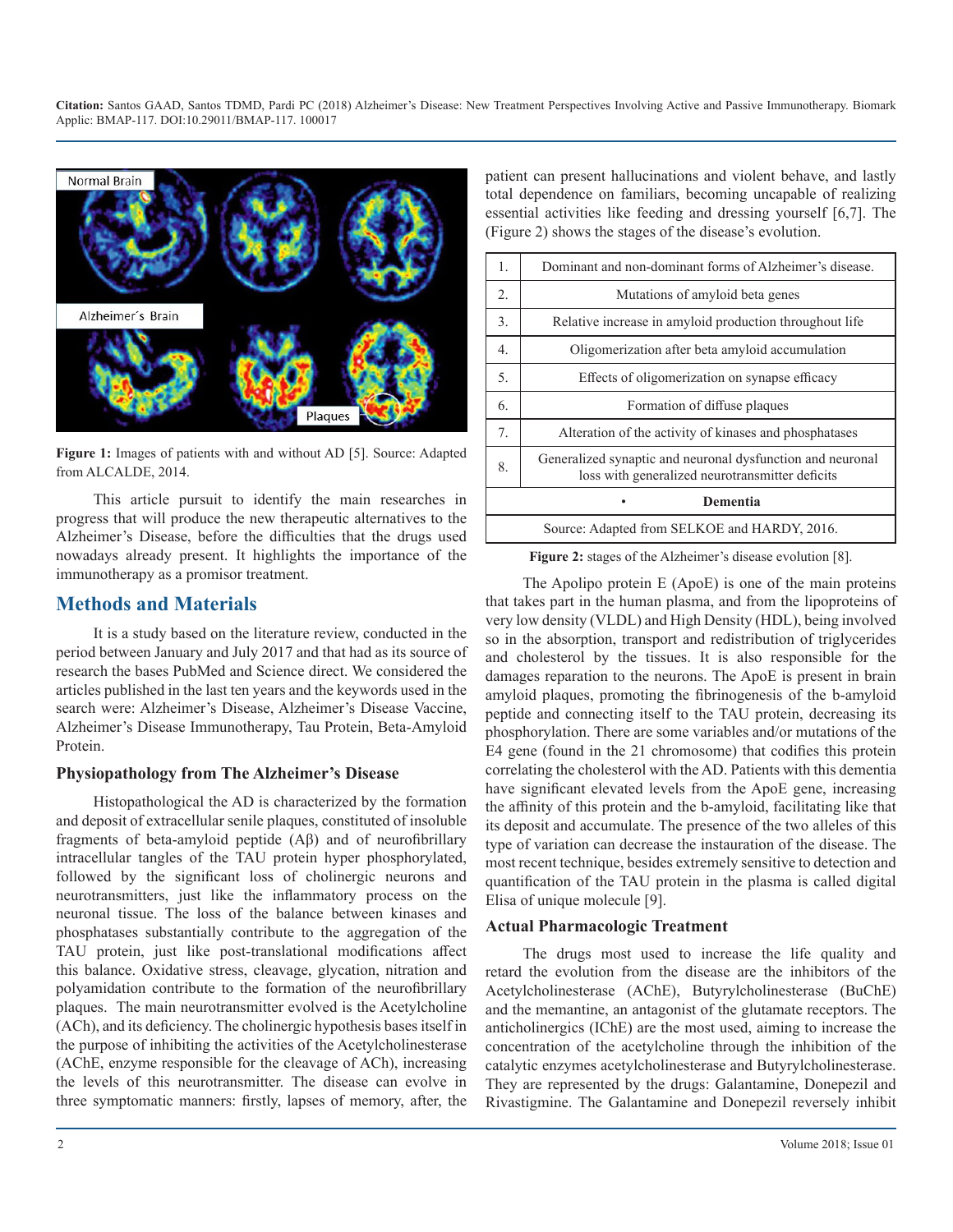the Acetylcholinesterase, being of intermediary and long action, respectively, which possibilities a unique diary use, facilitating the treatment accession. However, the use the via of the P-450 cytochrome, which can cause some types of drug interactions. On the other hand, the Rivastigmine inhibit also the Butyrylcholinesterase and acts slowly and reversely (pseudo-reversely), its action is intermediary, but it has an active metabolite, that causes long lasting effects, it is the only drug in this indication eliminated by renal via, excluding the risks of hepatotoxicity.

Its administration facility by transdermal via (in a sticker way) it is also its differential [10]. In general, studies have shown that the use of Rivastigmine has been beneficial for patients with AD. The memantine is non-competitive antagonist of the NMDA type glutamate receptor. The glutamate is an excitatory neurotransmitter, but, if in high levels for a prolongated time, it is related to the neuronal death. Normally the memantine is used in association to the IChE, with low or none drug interaction, due also to the fact that its elimination is by renal via. It must be the initial treatment chosen in cases that the diagnoses are made in an advanced level of the disease [11,12].

| Drug/<br>pharmacological<br>treatment | <b>Adverse reactions</b>                                                                                                                                                                                                                                                                                                              |  |  |  |
|---------------------------------------|---------------------------------------------------------------------------------------------------------------------------------------------------------------------------------------------------------------------------------------------------------------------------------------------------------------------------------------|--|--|--|
| Galantamine                           | Cholinergic effects, nausea, vomit, diarrhea,<br>anorexia, dyspepsia, abdominal pain,<br>increase of the acid secretion, blood pressure<br>oscillation, arrhythmia, bradycardia,<br>dizziness, headache, agitation, insomnia,<br>cramps, sweating, increase of the bronchial<br>secretion.                                            |  |  |  |
| Donepezil                             | Cholinergic effects, nausea, vomit, diarrhea,<br>anorexia, dyspepsia, abdominal pain,<br>increase of the acid secretion, blood pressure<br>oscillation, arrhythmia, bradycardia,<br>dizziness, headache, agitation, insomnia,<br>cramps, sweating, increase of the bronchial<br>secretion.                                            |  |  |  |
| Rivastigmine                          | High level cholinergic effects, nausea,<br>vomit, diarrhea, gastrointestinal effects,<br>weight gain, dyspepsia, abdominal pain,<br>increase of the acid secretion, blood pressure<br>oscillation, arrhythmia, bradycardia,<br>dizziness, headache, agitation, insomnia,<br>cramps, sweating, increase of the bronchial<br>secretion. |  |  |  |
| Memantine                             | Diarrhea, vertigos, headache, insomnia,<br>agitation, excitation and tiredness.                                                                                                                                                                                                                                                       |  |  |  |
| Source: By the author.                |                                                                                                                                                                                                                                                                                                                                       |  |  |  |

#### **Immunotherapy**

The beta-amyloid protein suffers the beta-secretase and alfasecretase enzymes action. The oligomers, monomers and betaamyloid peptides (isoforms) surge from this cleavage. The most common of these is the Aβ40 (beta-amyloid peptide with 40 amino acids), could appearing also some of the type Aβ42 (beta-amyloid peptide with 42 amino acids), this with tendency to agglomeration and super produced in the AD. They are eliminated by brain enzymes, occurring its debug, however, if its elimination is smaller than its production, it can happen the formation of insoluble neurotoxic tangles, this being known as the amyloidogenic via. In the last year's drugs have been developed aiming the elimination and the aggregation of the bets-amyloid, acting through the inhibition of this enzymes and the stimulation of the immune system to produce anti bodies [13,14].

#### **Active Immunization**

In the active immunization an antigen capable to induce antibodies mediated by an immunization response through the vaccine is administrated. With few administrations is possible to obtain a long-lasting reaction anti body, however, in very old people it may not be sufficient. The first created was the AN-1792, peptide administration Aβ42 made synthetically and producing anti bodies that stimulate the debug of the beta-amyloid protein, however the studies were closed after 12 months, in January of 2002, due to the adverse effects and the occurrence of meningoencephalitis cases. In addition, even with the shutting of the researches, it was found in autopsies that were a significative reduction on the quantities of the senile plaques. After the synthesis of the AN-1792 new molecules were developed with bigger selectivity just like the ACC-001, that also had its studies shut in 2014 due to adverse effects, including the pectoris angina a strong autoimmune reaction. Another substance in studies is the CAD-106 (Novartis), in the III level of clinical research, recruiting participants to investigate the protease betasecretase, an aspartyl inhibitor and its individual synthons with the vaccine utilization [15-17].

The Aadvac 1 (Axon Neuroscience SE) is the first vaccine that is nowadays in test level III. It is composed of synthetic peptide derived of the tau protein, that acts against the tau protein in the non-active or short form (which is more susceptible to the aggregation), being tested in patients in moderated disease stage. The vaccine stimulates a very fast immune reaction associated to the production of polyclonal Anti-Tau phosphorylated anti-bodies, that are capable of passing through the Blood Brain Barrier (BBB) and being absorbed by the neurons through low affinity receptors to after binding with pathologic tau proteins inside the lysosomal system. The vaccine differs in a selective way the pathologic tau and the physiologic tau, connecting itself only to the pathologic forms. Studies suggest that this vaccine can also be effective if used in advanced stages of the AD [18,19].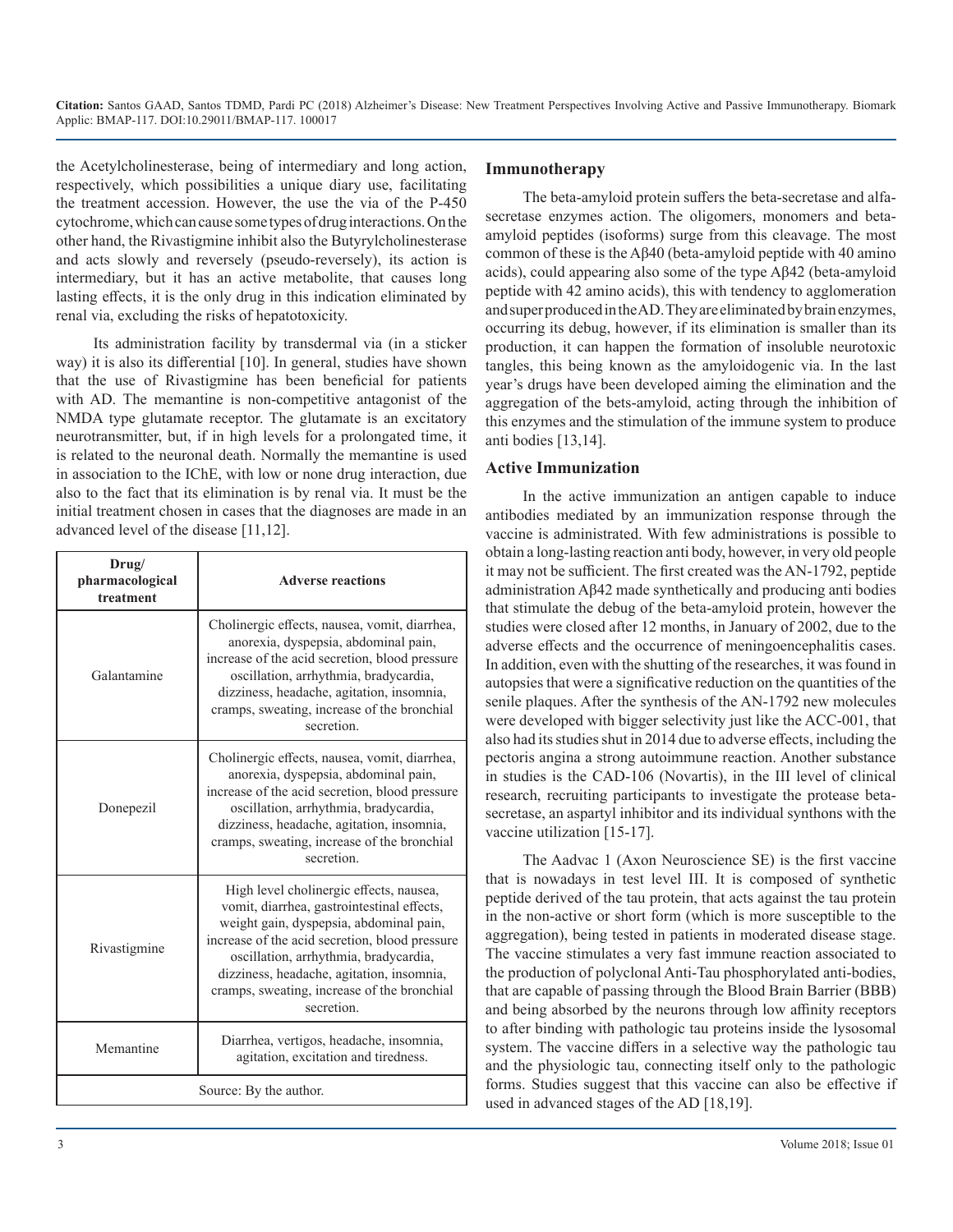**Citation:** Santos GAAD, Santos TDMD, Pardi PC (2018) Alzheimer's Disease: New Treatment Perspectives Involving Active and Passive Immunotherapy. Biomark Applic: BMAP-117. DOI:10.29011/BMAP-117. 100017

It is important to say that there is a phenomenon called immune senescence that consists in a reduced immunogenicity, caused by the low quantity of Th cellules (responsible for the maximization of the B cellules anti-bodies secretion), due to a certain type of auto-tolerance observed in older people in the face of the vaccination, which can cause low reaction levels. In the other hand, this phenomenon only occurs in AD patients that have elevated numbers of the anti-aβ anti-bodies that eliminate amyloid plaques, although the oligomeric soluble forms of anti-bodies are not reduced and the progressive neurodegeneration is not avoided [20].

#### **Passive Immunization**

The passive immunization consists in the direct administration of monoclonal anti-bodies. The tau protein has cis and trans spatial conformations, that can change its stability. The cis position seems more pathological/ propitious/ resistant to the disaggregation, in the other hand, the trans position seems more likely to have normal functions, instead of being pathological, what make relevant the question of a possible selectivity/specificity to the anti-bodies used for its anti-aggregation. This selectivity can be given by the recognizing of a methylene group in the cis position [21,22].

The Aducanumab (Biogen), the Bapineuzumab (Pfizer) and the Labetuzumab (Lilly) are monoclonal anti-bodies in the III tests level, with exception from the Bapineuzumab, that was discontinued on this level for not presenting any effective and presenting diverse side effects. All of them have affinity and capacity to connect with the soluble or fibrillar form of the betaamyloid protein. They induce the Th cellules to produce strong reactions, that, as above said, are responsible for the maximization of the B cellules anti-bodies secretion. The studies suggest that these should be used in initial stages from the AD, in order to obtain less neuronal losses, due to the fact, also seen above that is the immune senescence phenomenon (low Th cellules values in very old people). There exist some ways of level mensuration and verification of the quantity of the beta anti-bodies, just like immunochemistry, Western Blot, Elisa, Elisa competitive and plasma surface resonance. A way to potentialize the mentioned effect of the anti-bodies is to figure out a method for those to penetrate in the brain [19,20,23]. The (Table 2) shows the new treatments for the Alzheimer's disease.

| Drug/<br>Manufacturer                 | <b>Study</b><br>Level | <b>Action Mechanism</b>                                                                                |
|---------------------------------------|-----------------------|--------------------------------------------------------------------------------------------------------|
| $CAD-106$<br>(Novartis <sup>®</sup> ) |                       | Stimulate debug of the beta-<br>amyloid protein.                                                       |
| Aadvac1 (Axon<br>Neuroscience®)       | 3                     | Synthetic peptide derived from<br>the Tau protein, that connects and<br>signalizes the pathologic Tau. |

| Aducanumah<br>$(Biogen^®)$         | 3 | Monoclonal anti-body, connects<br>with the soluble or fibrillar beta-<br>amyloid protein. |  |  |  |
|------------------------------------|---|-------------------------------------------------------------------------------------------|--|--|--|
| Solanezumah<br>$(Lilly^{\otimes})$ | 3 | Monoclonal anti-body, connects<br>with the soluble or fibrillar beta-<br>amyloid protein. |  |  |  |
| Source: The very author.           |   |                                                                                           |  |  |  |

**Table 2:** New treatments for the Alzheimer's disease [15-20,24].

#### **Discussion**

The strategies based on the cholinergic hypothesis are being replaced for the research of new therapeutic alternatives based on the tau protein hyper phosphorylation and the beta-amyloid peptide accumulate.

Two negative factors to be considered about the vaccination for the AD treatment are the necessity of a long time of drug administration with frequent vaccinations so that there will be a massive production of anti-bodies and immunity; and the necessity of the immunization only being effective with the immunocompetent individual, which is a worry situation when discussing elder people. In order to solve this problem, studies constantly analyze the used adjuvants on these, for some of them produce synergic effects and the other produce antagonist effects [22].

In the other hand, a positive factor about the vaccination is the possibility of this one generates a strong immune reaction, with high anti-bodies affinity, beyond being very safe, without toxic effects or cardiotoxicity, for example. The positive factor about the monoclonal nti-bodies is the significant reduction on the insoluble phosphorylated tau protein levels [23].

## **Conclusion**

Treating the Alzheimer's Disease is a hard job, once that, as above mentioned, this disease has no cure and bring countless losses to the patient, culminating in death. The drugs already used only extend the lifetime of the patient, but they cannot retard the cognitive losses very much with the pass of the time and the disease evolution. However, the new treatments developed from the immunotherapy promise to decrease the hyper phosphorylated tau protein accumulate and the beta-amyloid protein, decreasing like that the cognitive losses, and bringing good hope and even a possible bure in the future to this disease. Taking precipitated conclusions would not be possible, once the biggest part of the new immunotherapies is in tests level, waiting for the approval so that they can be used. By now, we supper our expectative with the good results, and with until this can be approved and used as soon enough.